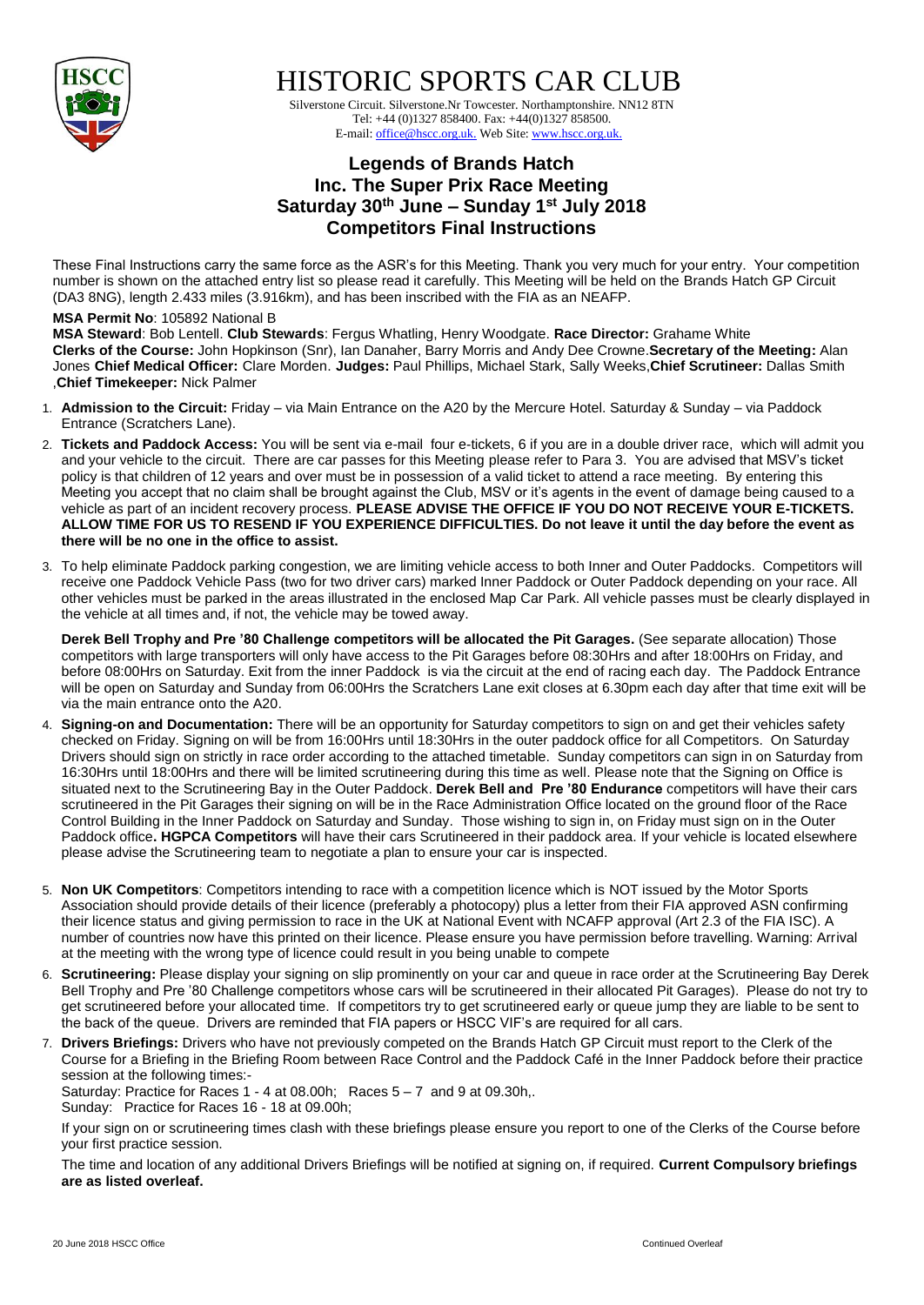**There will be compulsory driver briefings for all drivers in the groups listed below: Classic Formula 3 Briefing**: **Saturday 10.00 a.m. in the briefing room (by the pit lane cafeteria) Derek Bell Trophy Briefing 12.00 Noon in the briefing room( by the pit lane cafeteria) Pre-'80 Endurance Challenge Briefing 11.30a.m. in the briefing room (by the pit lane cafeteria) HGPCA Briefing: Saturday 12.30 pm in the briefing room (by the pit lane cafeteria)**

- 8. **Engines & Silencing.** All competitors should ensure that their car complies with their championship regulations: Derek Bell Trophy, HGPCA and Pre '80 Challenge may run unsilenced, all other categories to MSA silencing regulations (C(b)23 & 24) which will be either 105db GT, and Touring Cars or 108db for all other classes, e.g Single Seater, and Sports Racing Cars. Please note that racing engines cannot be run before 08.15h on Saturday and 09:15h on Sunday. Anyone in breach of this requirement maybe excluded from the Meeting.
- 9. **Paddock Allocation:** The Paddock Plan is enclosed so please park in your allocated area and give consideration to your fellow competitors by not using unnecessary space. A Trailer Park has been provided to assist with the congestion so please make use of it. Saturday competitors should please make space for Sunday competitors when they arrive.
- 10. **Roadways** within the Paddock area must be kept clear of all vehicles at all times. In particular, the access roadway from the tunnel to the Assembly Area must be clear at all times.
- 11. **Paddock:** It is forbidden to hammer pegs or stakes into the tarmac paddock surface. It is also forbidden to place markings on the Circuit, the Pit Lane, the Pits or Paddock surfaces. Any person damaging the surface may be excluded from the event and the competitor shall be subject to pay immediately liquidated damages of £500. In the event of an excessive cleaning-up operation caused by a competitor through negligence or bad preparation MSV may seek damages.
- 12. **Motorcycles, Moped, Scooter, Trike, or Quad Bikes:** Must all be ridden with all due care. The rider must have a valid driving licence and safety helmet and the vehicle must be road-legal, taxed and insured. Mini Moto's are NOT permitted on site. Scooters and quad bikes must be in a road worthy condition and be fitted with lights. Passengers are not permitted to ride on trailers or on quads, unless the quad bike is specifically designed to carry passengers. Helmets must be worn by anyone riding motorised vehicles (riders and passengers). Motorised vehicles are not permitted on any grass verges, banks, or any general public areas such as trade malls, and they must adhere to designated vehicle routes. Alcohol is strictly prohibited whilst driving any vehicle at the venue. There is a speed limit of 10mph in all public areas.
- 13. **Pit Wall & Grid Safety:** Entrants must confine team members using Pit Wall to a maximum of two personnel per competing car and advise all personnel to follow Pit marshal's instructions without argument. The Pit Wall must be clear of all personnel for all race starts. No personnel are allowed on grid.
- 14. **Practice Sessions and Races:** All drivers (with the exception of Pre' 80 Endurance and Derek Bell Trophy Cars), should go to the Assembly Area 15 minutes before their published session time or when called by marshals or paddock announcement, and then proceed onto the circuit as directed. N.B. Sessions may begin before the published time so please be ready and listen for paddock announcements. After the chequered flag, drivers should slow down and return to the Paddock as directed by the marshals. Pre' 80 Endurance and Derek Bell Trophy competitors will assemble in the Pit Lane for both the start of their practice and races (see para 17).
- 15. **Qualification:** All drivers entered for a race must complete three laps in official practice to qualify. Drivers must practice in the relevant session for every race entered. Drivers wishing to practice out of session must obtain written permission from the Clerk of the Course and will start the relevant race from the back of the grid. The fastest time set by each car will determine grid position. For **Derek Bell Trophy, Classic Formula 3, Historic Formula Ford, HGPCA and Pre'80 Endurance** the finishing position of race one will determine the grid for race two.

Historic Formula 3 the grid for the second race will be determined by the driver's fastest lap set in Race 1.

- 16. **Reserves:** Subject to qualification, reserves will be admitted to the races in the order published in the entry list if spaces are available.
- 17. **Grid Formation:** Will be 1x1 staggered for single seaters (except DBT) and 2x2 for all others (including DBT).
- 18. **Race Start Procedure:** Drivers in all races, except Derek Bell Trophy and Pre'80 Challenge, (who will assemble in the Pit Lane) should proceed to the assembly area 15 minutes before the scheduled start time of their race or when called by marshals or paddock announcement. Pre-gridding and the 1 minute and 30 second countdown will take place in the Assembly Area following which drivers will be released onto the circuit do one complete lap and then proceed to the Grid. This will constitute the 'green flag lap'. Please make sure you know which line on the grid to stop at. Upon arrival at the Grid, drivers should take up their positions as quickly as possible and, as soon as the last car is in position, the 5-second board will be displayed before the red lights are shown, followed between 3 and 5 seconds later by the red lights being extinguished denoting the start of the race.

**Drivers in the Pre '80 Challenge, and Derek Bell Trophy will have a Rolling Start.** Pre-gridding and the 1 minute and 30 second countdown will take place in the Pit Lane and the drivers will then be released onto the circuit via the Pit Lane and have one complete lap as their formation lap and form up on the Grid. When the last car is in position, the 5-second board will be shown followed by a waved green flag. The cars will then be led around for another lap behind a Pace Car and will form up in their  $2 \times 2$ grid positions as they approach Clearways. The Pace Car will then extinguish its lights and exit the Track into the Pit Lane. Cars must then hold their position and speed**.** As the front row of the grid approaches the Start Line, the red lights will be extinguished denoting the start of the race but there must be no overtaking or changing of direction of any cars prior to crossing the Start Line**.** Should the red lights remain on, the start is aborted and cars should complete the lap and return to the Grid and the race start procedure will re-commence behind the Pace Car.

19. **Practice Starts/Weaving:** Drivers indulging in practice starts or excessive weaving during the warm up/green flag laps will render themselves liable to exclusion as both actions are expressly forbidden.